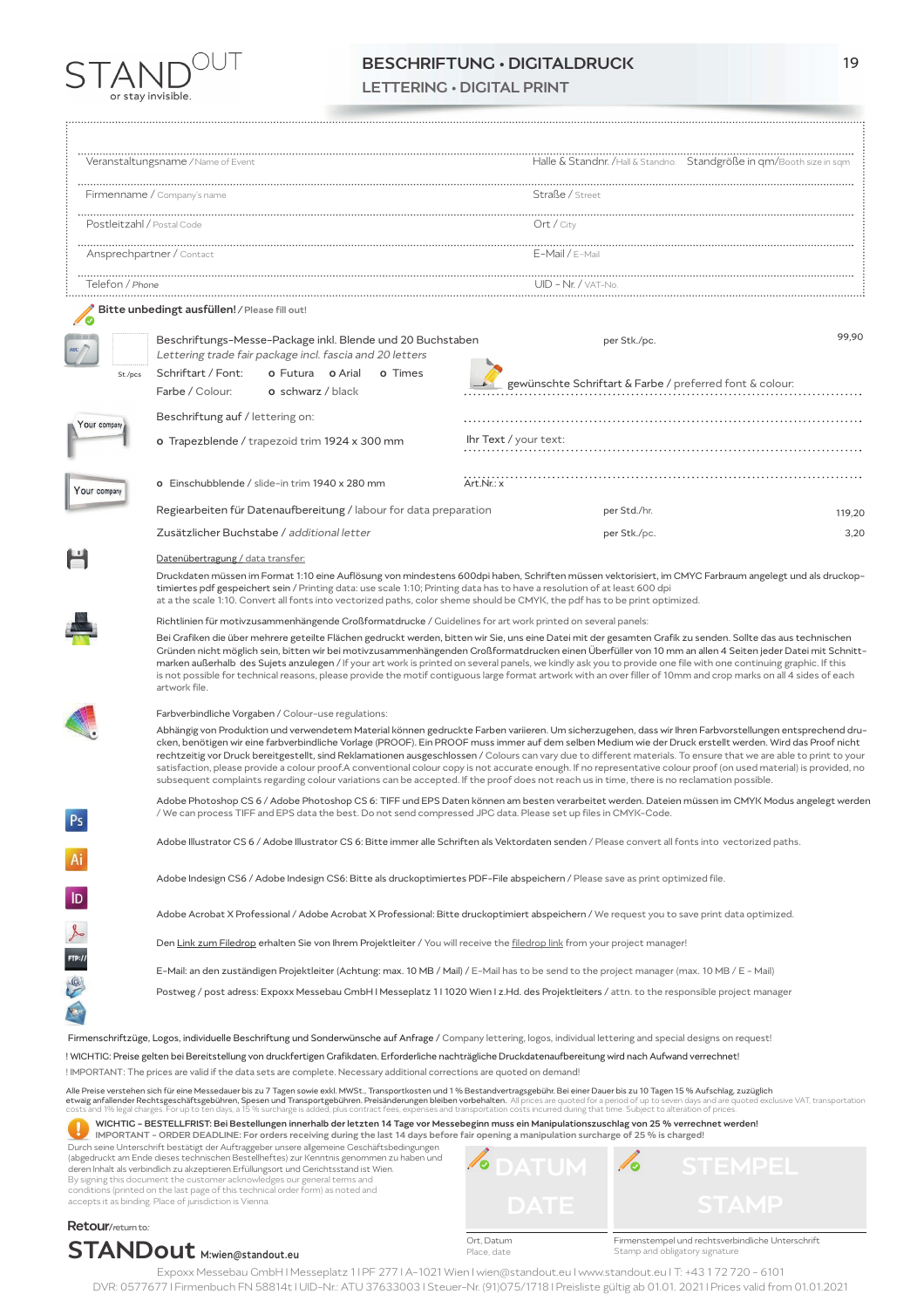

## DIGITALDRUCK • BESCHRIFTUNG • GRAFIK DIGITAL PRINTS • LETTERING • GRAPHICS

## Machen Sie Eindruck



Unsere Grafik - Ihr Auftritt / our graphics - you look great!

Was wir für Sie tun können erledigen wir gerne persönlich und mit hohem Qualitätsanspruch. In unserer hauseigenen Grafikabteilung sind Sie in Sachen Digitaldruck und Folienschriften in besten Händen. Unterstützt von einem modernen Maschinenpark - UV-Plattendrucker, Digitaldrucker, Flachbettschneidplotter und Summagraph-Schneidplotter - setzen unsere kreativen Köpfe Ihre Ideen effektvoll um. We like to provide a personal service and results of the hightest standards. Our in-house praphics department ensures you are in the best possible hands, wether you require digital prints or plotter sheet lettering. We offer the benefits of a wide range of modern equipment - including a direct UV plate printer, digital printer, flatbed cutting plotter and a summagraph cutting plotter. This allows our creative specialists to implement your ideas to the best possible effect.

#### Unsere Leistungen im Überblick / An overview of our services:

**•** Digitaldrucke / Digital prints: Hier können Sie zwischen diversen Untergrundmaterialien (Selbstklebe-Folien, Backlite-Folien, Canvas, Photopapier, uvm.) und verschiedenen Plattenmaterialien wählen, die wir nach Ihrem Wunsch bedrucken. Choose from a wide range of printing surface materials (self-adhesive foils, backlite foils, canvas, photo paper etc.) and from verious sheet, board and plate materials we can print according to your exact requirements.

**•** Großformatdrucke / Large format prints: bieten wir auf Stoff, Planen und Netzplanen mit verschiedenen Konfektionen an, wahlweise mit Keder, Ösen, Hohlsaum oder Klettband inkl. Montagezubehör wie Stoffhalteprofile, Kederschienen, etc.! These can be realised on fabrics, canvases and meshes in various sizes. Choose from several mounting options- including piping edges, eyelets, hemstitch seams and Velcro strips - plus the necessary assembly and mounting accessories, such as fabric tensioning frames and pipedge rail grips.

**•** Klebebeschriftungen / Adhesive lettering: : hier können Sie aus verschiedensten Folienqualitäten auswählen. Select from a comprehensive range of foil qualities.

**•** Baustellentafeln / Building site signs

**•** Fahrzeugbeschriftungen / Vehicle printing: egal welches Fahrzeug Sie beschriftet haben möchten, vom Motorrad bis zum Autobus oder LKW-Zug – unsere Grafikabteilung setzt Ihre CI entsprechend um. Regardless what type of vehicle you wish to promo-print, from partial foil adhesion prints on motorcycles, to full wrapping on cars, vans or HGV trailers - our graphics department guarantees your CI is seen in the best possible light.

- **•** Digitaldruck / Digital printing: für Displays und Präsentationsmedien /for displays and presentation infrastructure.
- **•** Hinweisschilder / Information signs:, Firmen- und Gebäudebeschriftungen / In and around companies and buildings.

(Die Kosten für die Datenaufbereitung werden nach Aufwand berechnet – Preise auf Anfrage!) (the price for processing graphics depends on the amount of time/effort involved and can be stated on request!)

| Vertrauen Sie uns Ihre grafische  |  |  |
|-----------------------------------|--|--|
| Lösung an! Wir beraten Sie gerne! |  |  |
| Rufen Sie uns an! Call us!        |  |  |
| T: +43 1 72 7 20 - 6101 oder      |  |  |
| M: wien@standout.eu               |  |  |